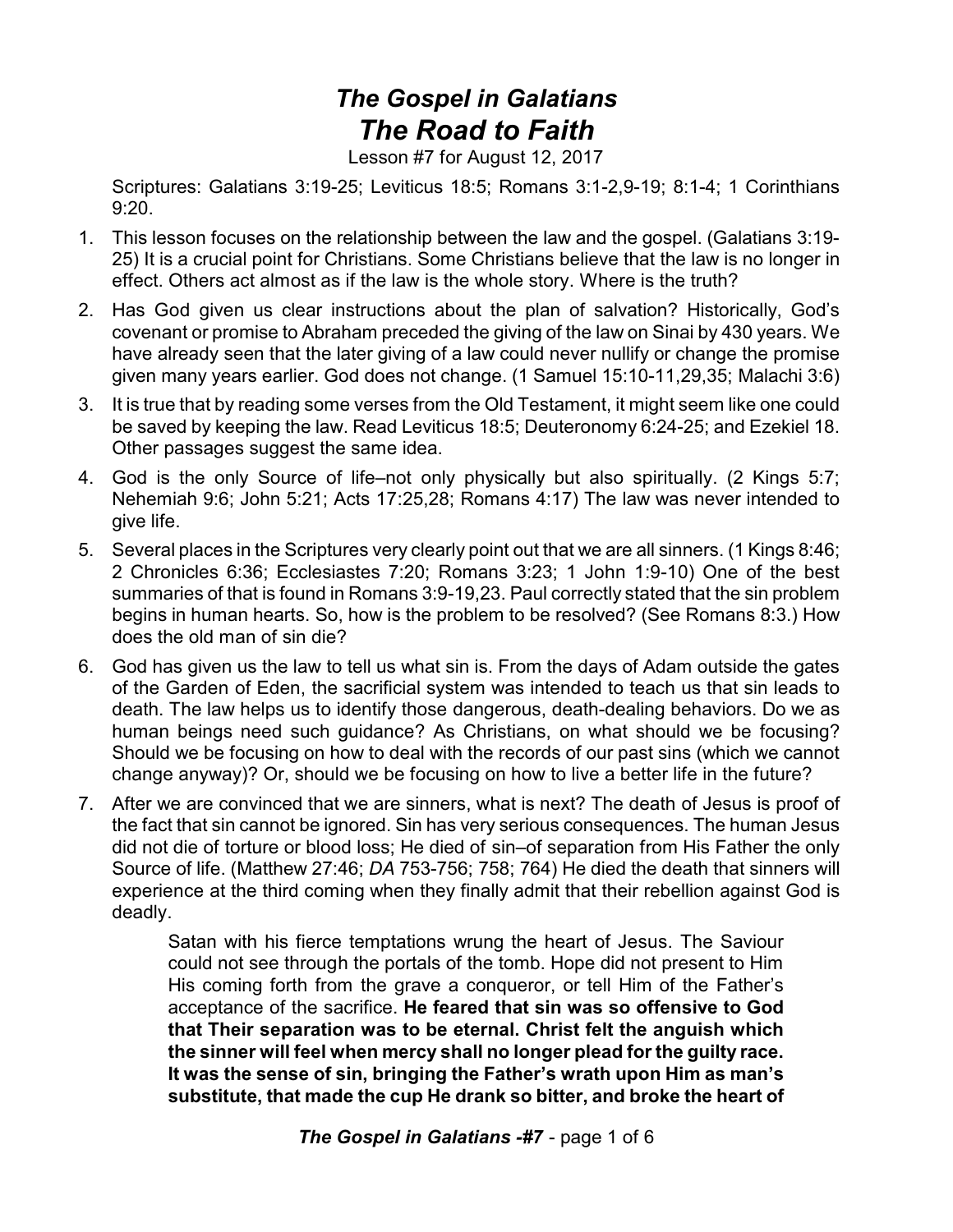**the Son of God.**—Ellen G. White, *Desire of Ages*\* 753.2. [Bold type is added.]

Jesus died of a "broken heart." What broke His heart? Sin had separated Him from the only Source of life: His Father. That is what will happen to the wicked in the end.

God's Spirit will not always be grieved. It will depart if grieved a little longer. **After all has been done that God could do to save men, if they show by their lives that they slight Jesus' offered mercy, death will be their portion, and it will be dearly purchased. It will be a dreadful death; for they will have to feel the agony that Christ felt upon the cross to purchase for them the redemption which they have refused.** And they will then realize what they have lost–eternal life and the immortal inheritance....—Ellen G. White, *Testimonies for the Church*,\* vol. 1, 124.1 (1855); *CCh*\* 41.3; *4bSG*\* 11.1 (1864). [Bold type is added.]

- 8. The plan of salvation gives us an opportunity to have our sins forgiven, to have our lives changed, and eventually, to have a place with God in heaven. How do we cooperate with God in this life-changing experience? Do we still need the law? By following the example of Christ, we can learn how life is to be lived. By doing that, we allow God to write the law in our hearts. Couldn't we just do right because it is right? It is impossible for us to change ourselves. We can only allow the Holy Spirit to do it if we allow Him the time and attention necessary to work in our lives.
- 9. In Galatians 3:19-25, Paul addressed the formerly-Jewish Christians in Galatia. He talked about conditions as they were before the coming of Christ. What does it mean to be *kept under the law*? (Galatians 3:22-23; Romans 6:14-15; 1 Corinthians 9:20; Galatians 4:4- 5,21; 5:18) God's laws are descriptive of reality.
- 10. One meaning of the expression *under the law* as suggested by Galatians 4:21 is the idea that, somehow, by keeping the law we can be saved. But, law-keeping was never intended by God as an alternate way of salvation. If we take that approach, we are really rejecting Christ. (Galatians 5:2-4)
- 11. Another meaning of *under the law* is to be under the condemnation of the law because we have broken it. As sinners we are all under the law in that sense. The law is a kind of mirror. If we look in the mirror and see that our face is dirty and then walk away and say that we do not need to do anything because we cannot see the dirt any more, does that make sense? If by looking at the law we recognize our sinfulness, we should then turn to God for the gospel. A simple outline of what we are not supposed to do is in the Ten Commandments. A perfect example of what we are supposed to do is the life of Jesus. By looking to Jesus and understanding His life and His death, we can find a way out. This is not to suggest that we somehow do away with the need for the law. God will help us leave our sinful lives behind and begin to live lives of love which is one of the means to obey the law. (Romans 13:8,10) Are human beings able to keep the law in their own strength? Never!
- 12. Read Galatians 3:23-24. What do these two verses suggest is the role of the law?
	- 1) It is to *keep* us or *guard* us.
	- 2) It *confines* us or *encloses* us in our sinful condition by pointing out where we have failed to keep the law. The law is very good at showing us–if we are honest in looking at

*The Gospel in Galatians -#7* - page 2 of 6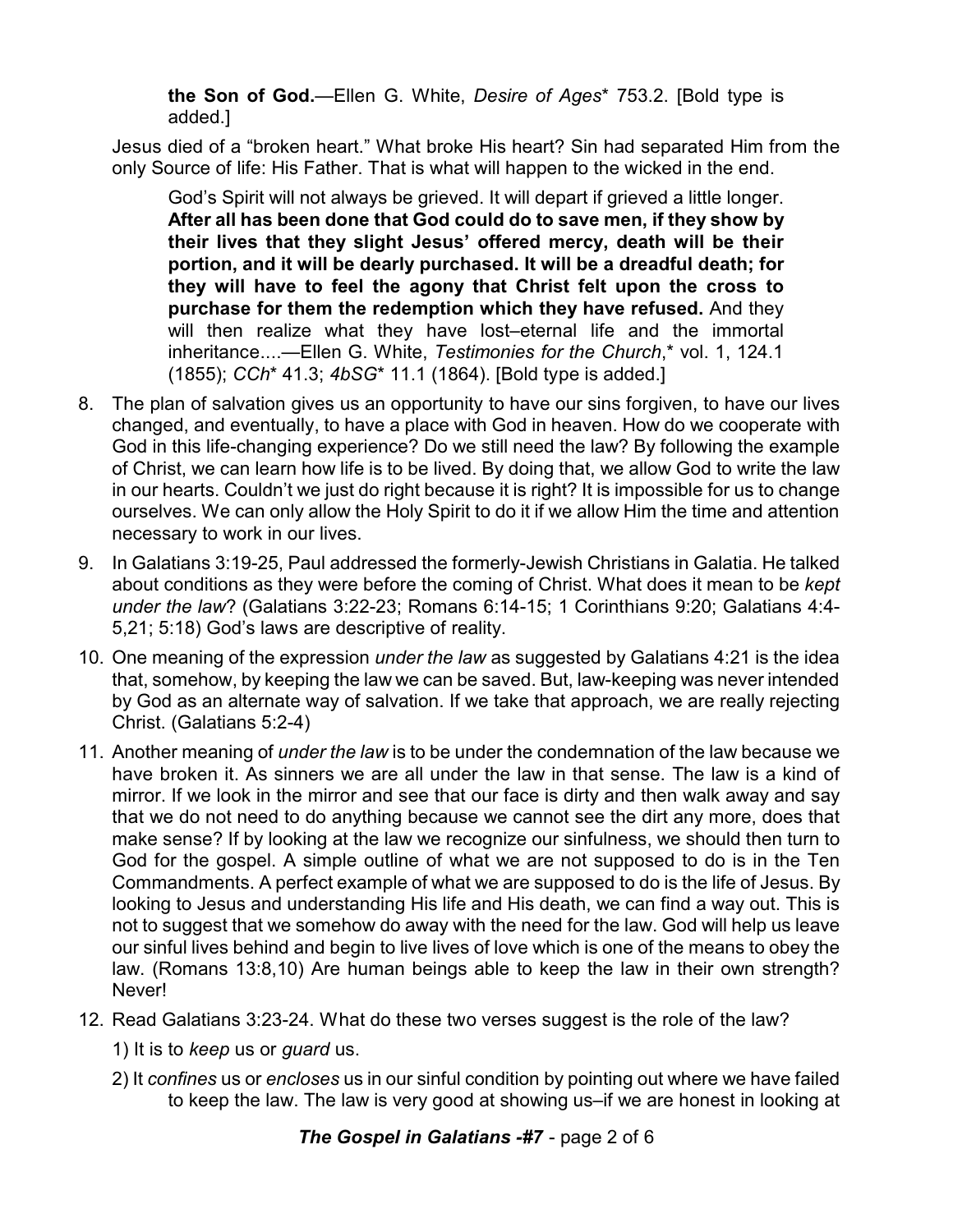it–that we are all sinners. This does not suggest that there is a problem with the law itself. Paul clearly believed that the law was good. (Romans 7:12,14; 8:3-4; 13:8)

- 3) Thus, the law becomes a kind of babysitter, guard, protector, and even disciplinarian until we come to understand the purpose of the law and the gospel.
- 13. Can good things be misused? Drugs that are intended to relieve pain can become addicting and can kill a person who abuses them. Sharp knives which are essential for many purposes can be used to kill or maim. The law which is meant to point out sin and direct us to the Savior could cause us to become discouraged and give up completely.
- 14. Deuteronomy 27&28 spell out God's detailed instructions to the children of Israel, describing blessings and curses associated with obedience and disobedience respectively.
- 15. As we know, many years later, the Pharisees–seeking ways to make sure that they kept the law in every detail–spelled those details out minutely, multiplying laws with almost innumerable do's and don'ts. Jesus clearly pointed out the errors of that approach. (Mark 7:1-8) It was essentially a full-time job to be a Pharisee. One had to fast two days a week, and the ritual cleanings and other requirements took a great deal of time.
- 16. One of the effects of all those multiplied rules was to produce a huge wall or barrier between the Jewish nation and the nations around them to whom they were supposed to be reaching out. God's original promise to Abraham was supposed to be shared with the world. (Genesis 12:1-3) But, the children of Israel wanted to claim all the blessings without shouldering any of the responsibilities. They believed that God's blessings were exclusively for them.
- 17. In Galatians 3:24, Paul used a very interesting word to describe the law. The Greek word *paidagogos* has been translated as *schoolmaster*, *disciplinarian*, *tutor*, *trainer*, *teacher*, *guide*, *the one in charge of us*, *a slave to look after us*, even *custodian*, *babysitter*, *childconductor*, or *guardian*.

The *paidagogos* was a slave in Roman society who was placed in a position of authority over his master's sons from the time they turned six or seven until they reached maturity. In addition to providing for his charges' physical needs, such as drawing their bath, providing them with food and clothes, and protecting them from any danger, the *paidagogos* also was responsible for making sure the master's sons went to school and did their homework. In addition, he was expected not only to teach and practice moral virtues but also to ensure that the boys learned and practiced the virtues themselves.— *Adult Sabbath School Bible Study Guide* for Wednesday, August 9.

- 18. Those *paidagogoi* tended to be very strict disciplinarians. They did not hesitate to whip or cane their subjects. Does this imply a negative picture of the law? Doesn't the law rebuke and condemn us as sinners by pointing out our sins? Do we like to have our sins pointed out?
- 19. So, which law was primarily being spoken about? In *1SM* 233-234, it is very clear that while all law serves this function to a certain degree, it is especially the moral law to which Paul was referring. Isn't it the moral law that points out our sins? The law has a function very similar to that of a mirror. It can even function as a magnifying glass. It makes our sins, trespasses, and mistakes very apparent. Does the law protect us? It would if everyone obeyed it! Is that true of the moral law? Or, the ceremonial law?

## *The Gospel in Galatians -#7* - page 3 of 6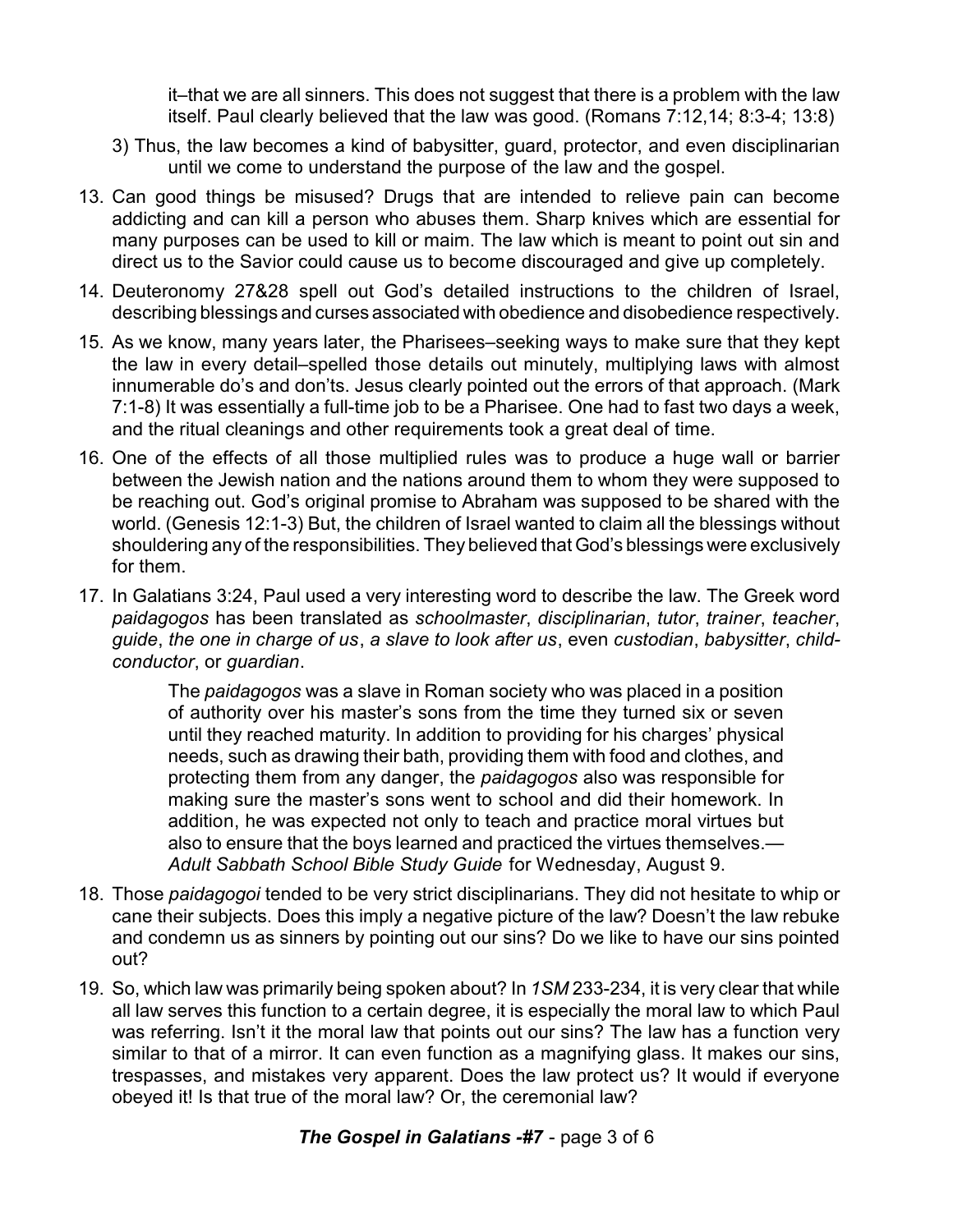- 20. But, it is not the purpose of the law to correct those errors. The plan of salvation given by God provides a way for us to leave those errors behind by following Christ. First of all, God wants to open our eyes; and then, He encourages us to turn and run to Him for help and salvation. We need the law to help us clarify what is right and what is wrong. But, God never intended for us to stop there.
- 21. Even in the Old Testament, there are good examples of how the law should be used. Read Deuteronomy 17:14-20. Why weren't they to have horses? Horses were often used, especially by kings, for waging war–as offensive weapons. While these instructions were given specifically for the future kings of Israel, they are excellent instructions for all of us as well. Those predictions in Deuteronomy are so specific that many modern scholars believe that Deuteronomy could not have been written by Moses. They think it must have been written after the fact. They do not believe that even God has the ability to foretell the future, at least in that much detail and accuracy.
- 22. In light of all this, where do we find ourselves? Romans 8:1-3 and 6:14-15 point out that it is God's plan that we no longer live under the law but under grace. How do we do that? Doesn't that suggest that the law still has a function? By following the example of Jesus Christ, we eventually will learn that doing what is right is always the best plan. When we do what is right, we naturally keep the law. This is why James 1:25 and 2:12 call it the law of liberty.
- 23. It is God's plan that by studying the life of Christ, we may behold and become changed. (*Great Controversy* 555.1) As we spend time contemplating the life of Christ, we learn to practice good behaviors; and the Holy Spirit, writing the law on our hearts, transforms us into His image. (2 Corinthians 3:18)
- 24. This, of course, does not do away with the need for the law. If we get careless or wander into new territory in disobedience, the law will quickly point out what needs to happen and tell us to correct our error. The *paidagogos* was not a teacher at school. His job was to get the children safely to school, make sure they were safe while at school, and then, to get them safely home.
- 25. Why was that a problem? Sixty percent of the people living in the Mediterranean region in those days were slaves. Often, they became slaves because they could not pay their debts. If a slave could kidnap one of the children of a wealthy family and hold that child for ransom, he might be able to pay off his debts and go free. So, how does this fit with the function of the law? The law protects us by spelling out specifically what we are to do and not to do until by studying the life of Christ we learn to do what is right because it is right. Is there ever a time that we no longer need the *paidagogos*? Could we eventually live loving lives so completely that we would not need the law?

All true obedience comes from the heart. It was heart work with Christ. And if we consent, He will so identify Himself with our thoughts and aims, so blend our hearts and minds into conformity to His will, that when obeying Him we shall be but carrying out our own impulses. The will, refined and sanctified, will find its highest delight in doing His service. **When we know God as it is our privilege to know Him, our life will be a life of continual obedience. Through an appreciation of the character of Christ, through communion with God, sin will become hateful to us.**—Ellen G. White, *Desire of Ages*\* 668.3. [Bold type is added.]

26. In His life on this earth, Jesus managed to draw a very careful balance between applying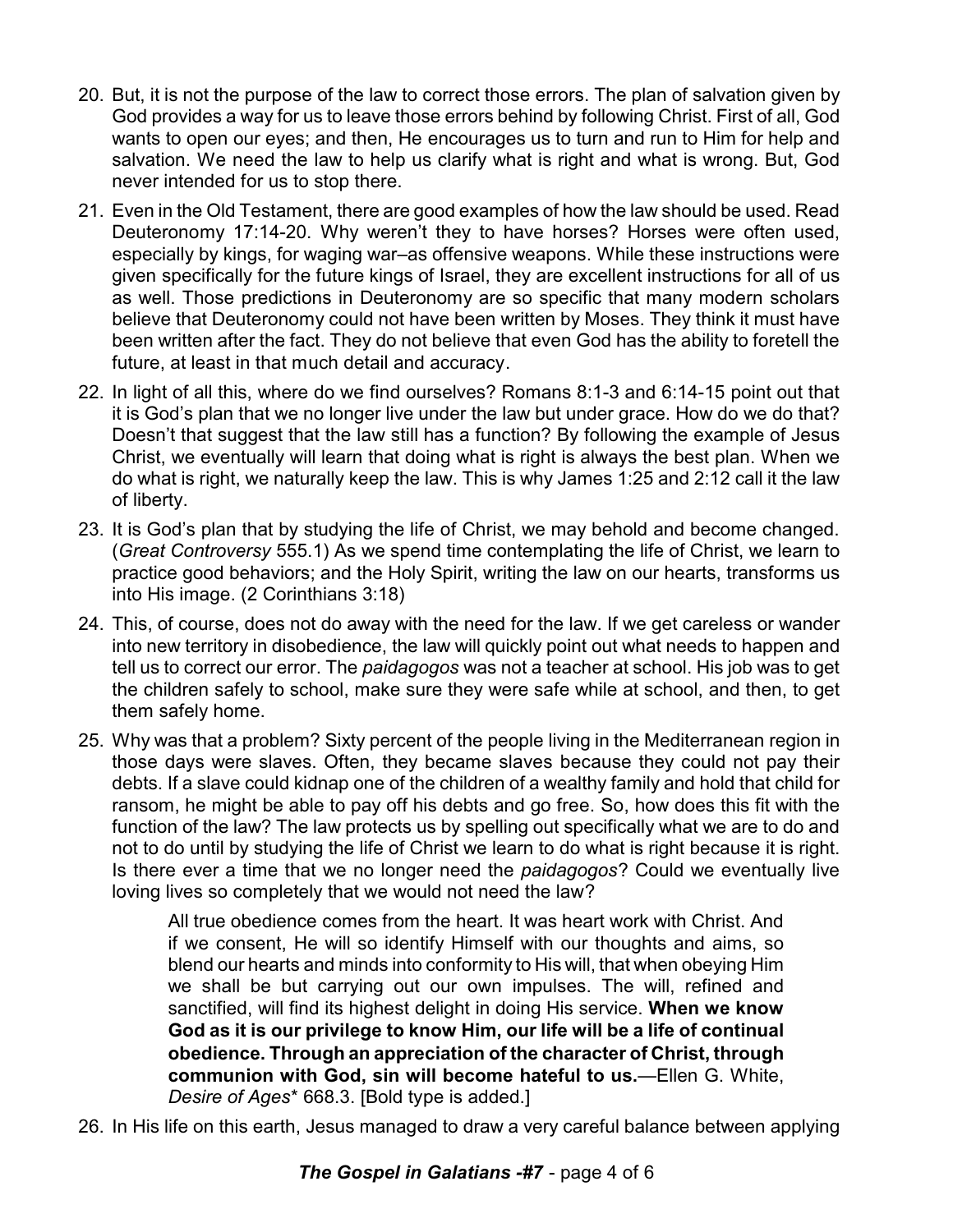the law and applying grace. Read the story of the Samaritan woman at the well. (John 4:1- 42) Jesus did not condemn her; He just showed her a better way. That was also true of the woman taken in adultery. (John 8:1-11) Did Jesus demand that those women straighten out their lives before He would talk to them or help them? Jesus does His best to attract us. If God could have accomplished what needed to be done in any way other than coming and dying, wouldn't He have done so?

27. In 1888, the delegates to the General Conference of Seventh-day Adventists meeting at Minneapolis, Minnesota, struggled with the issues we are talking about in this lesson. Two small books had been written on the subject. One was written by G. I. Butler, the President of the General Conference. The other was written by E. J. Waggoner, a young physician/theologian and one of the co-editors of *The Signs of the Times*. Butler believed that the law referred to in Galatians 3 was the ceremonial law only. Dr. Waggoner believed that it referred primarily to the moral law. Ellen White later pointed out that it means both. She had some very serious words about the consequences of that disagreement. The discussion became very heated at that General Conference session. Ellen White's words are recorded in *1SM* 234-235.

> An unwillingness to yield up preconceived opinions, and to accept this truth, lay at the foundation of a large share of the opposition manifested at Minneapolis against the Lord's message through Brethren [E. J.] Waggoner and [A. T.] Jones. By exciting that opposition Satan succeeded [235] in shutting away from our people, in a great measure, the special power of the Holy Spirit [Is that the latter rain? Aren't we praying for that?] that God longed to impart to them. The enemy prevented them from obtaining that efficiency which might have been theirs in carrying the truth to the world, as the apostles proclaimed it after the day of Pentecost. The light that is to lighten the whole earth with its glory was resisted, and by the action of our own brethren has been in a great degree kept away from the world. [Doesn't that suggest that if they had not opposed that message, we might now be in the kingdom of heaven?]

> > \* \* \* \* \*

The law of ten commandments is not to be looked upon as much from the prohibitory side, as from the mercy side. [Does the law protect us?] Its prohibitions are the sure guarantee of happiness in obedience. As received in Christ, it works in us the purity of character that will bring joy to us through eternal ages. To the obedient it is a wall of protection. We behold in it the goodness of God, who by revealing to men the immutable principles of righteousness, seeks to shield them from the evils that result from transgression.

We are not to regard God as waiting to punish the sinner for his sin. [How many people see God like that?] The sinner brings the punishment upon himself. His own actions start a train of circumstances that bring the sure result. Every act of transgression reacts upon the sinner, works in him a change of character, [Is this a consequence? Or, a punishment?] and makes it more easy for him to transgress again. By choosing to sin, men separate themselves from God, cut themselves off from the channel of blessing, and the sure result is ruin and death.—Ellen G. White, *Selected Messages*,\* book 1, 234.6-235.2. [Compare Romans 14:23.] [Initials in brackets are in the

## *The Gospel in Galatians -#7* - page 5 of 6